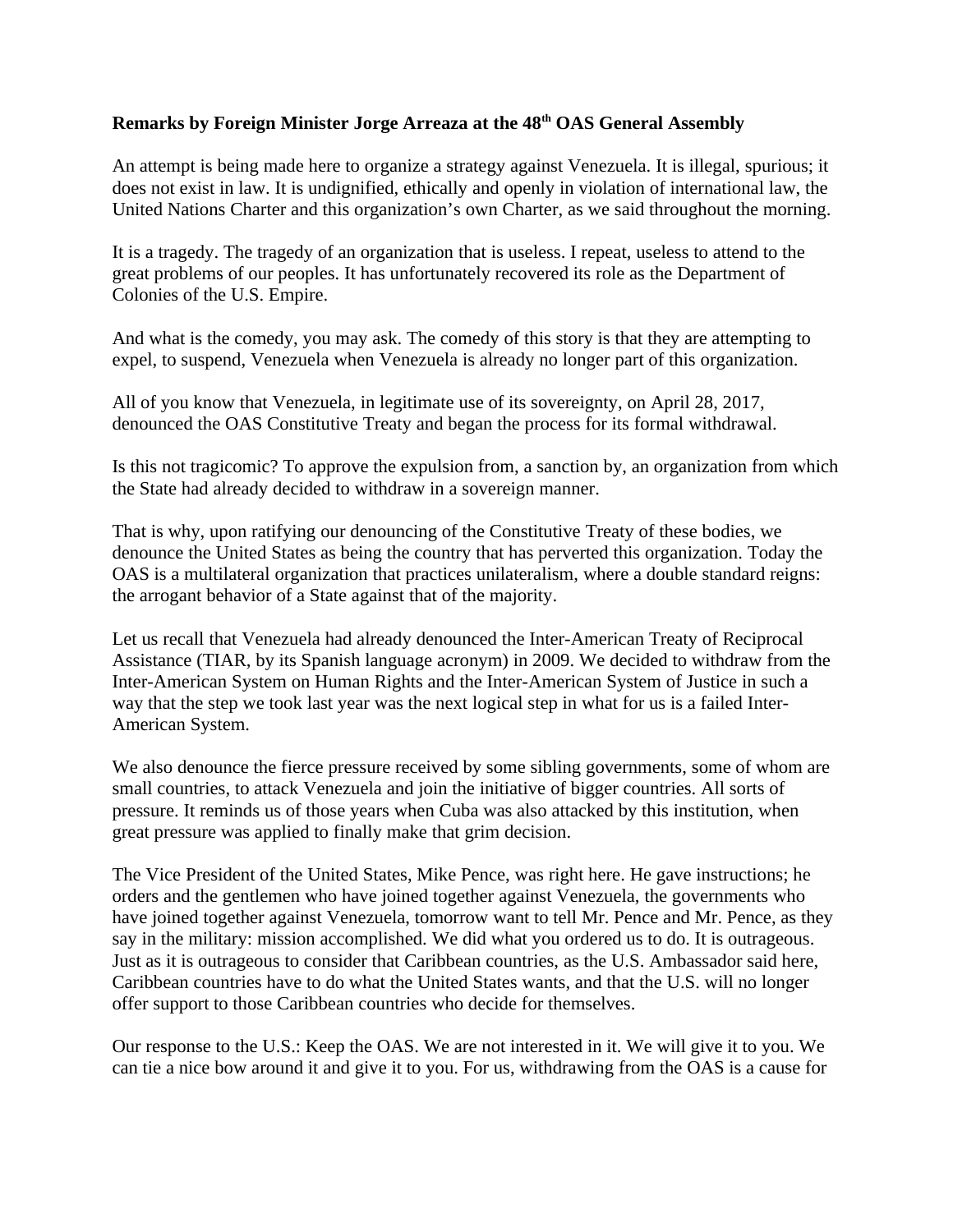joy; it asserts our sovereignty, our independence. And we are proud to no longer belong to this institution.

Last year, on August 8, President Trump threatened Venezuela with the use of force, in violation of a founding principle that appears in the first clauses of the United Nations Charter. What was the reaction by the OAS? None. Simply put, the greatest military power in the world threatened a member of the OAS , a member of the United Nations, and our friends at the OAS were not concerned in the least.

Article 21 – not of the Democratic Charter but of the OAS – establishes that the territory of a State is inviolable. It cannot be subject to military occupation nor to other forceful measures taken by a member State directly or indirectly, regardless of the motive, even if it is temporary.

I have here the minutes, and with this I will begin to conclude, of the conference, the Tenth Meeting of Consultation of Foreign Ministers, this was in the years 1965 to 1970, regarding the invasion of the Dominican Republic. Note what they resolved:

"To address an urgent appeal to all member states to place at the disposal of the General Secretariat of the Organization of American States, to the extent of their capabilities, trained medical personnel, food, medicines, and medical supplies to be sent immediately to the Dominican Republic for the humanitarian purpose of giving succor to the population of that country, according to their needs and without regard to their participation in the disturbances."

**The Humanitarian Crisis**. And what did they immediately resolve?

"To request governments of member states that are willing and capable of doing so to make contingents of their land, naval, air or police forces available to the Organization of American States, within their capabilities and to the extent they can do so, to form an Inter-American force that will operate under the authority of this Tenth Meeting of Consultation."

What was that? When you search an encyclopedia or on the Internet for what happened in the Dominican Republic in 1965, it is the United States invasion, endorsed by this organization.

How many years have passed? And now they are attempting to do the exact same thing with Venezuela. We insist that Venezuela is a country that is able to defend itself. Its people are absolutely aware of the need to defend the country and nothing like this will ever occur. Because if they suffered defeats in Vietnam, they will suffer a thousand defeats in a Latin America on fire, should there be an attack on Venezuela.

Since 2014, fourteen legal instruments have been issued: laws, decrees or regulations that sanction the Bolivarian Republic of Venezuela. In just two years, the administration of Donald Trump has already enacted four rounds of sanctions.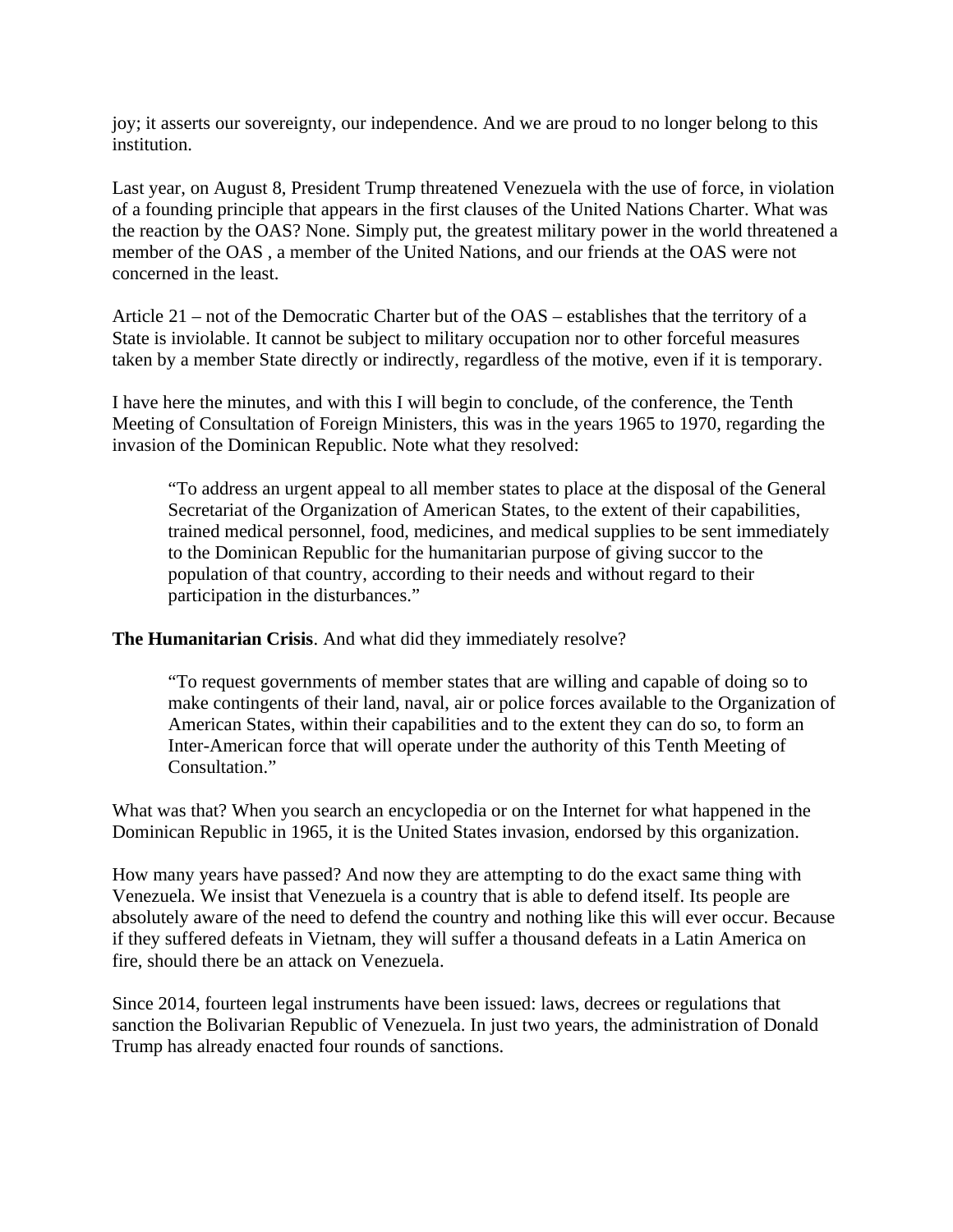Since 2017, the U.S. has opted to punish Venezuela through the application of unilateral and coercive sanctions, particularly in the economic and financial fields, of the same form they have applied against countries the U.S. Empire has conflicts with, like Cuba, Russia, Iran and Syria, among others.

These measures, sirs, are harming the Venezuelan people. When we cannot acquire medical supplies, medicine, supplies for production, raw materials, when we cannot trade our bonds to lift our finances, when we receive no types of loans or lines of credit from international bodies, it is precisely due to these sanctions. What are they playing at? Why this cynicism? As I said to Mr. Pompeo this morning: why this cynicism? They wish to strangle, to besiege, to isolate Venezuela and then they say: No, we will send humanitarian aid to Venezuela. It is all a screen, a guise to justify aggression against Venezuela.

The U.S. orders banks to retain funds or block accounts of natural and legal Venezuelan persons, as well as foreigner who wish to maintain commercial relations with Venezuela. They also bring the European Union along with them, for them to sanction Venezuela.

The measures by Washington and its international allies against the Bolivarian Republic of Venezuela are causing pain and suffering among the Venezuelan people.

This is cynical behavior, it cannot be hidden from impartial observers, and it is a new attack on the principles that govern coexistence among States, on the principles of the constitutive charter of this organization.

We will never again be a colony. The humble peoples of Latin America, led by Simón Bolívar, threw the era's biggest empire out from this continent. We know how to do it, and as such we are not intimidated in the least by the threats, the militarist, supremacist, racist rhetoric from Washington.

If the U.S. and its satellite government wish to help the Venezuelan people, they need do only one thing: immediately dismantle this farce and this campaign of aggression; withdraw the sanctions; cease the financial persecution and end the economic and political aggression against the Venezuelan people; respect Venezuelan democracy and its institutions; and return to relations of cooperation with our country.

We insist – President Nicolás Maduro has said it a thousand times – that if you wish to discuss Venezuela's problems, we have the CELAC, the Community of Latin American and Caribbean States. Let us meet there. President Nicolás Maduro will defend the truth about Venezuela in all its aspects and in all fields, but do not assault Venezuela.

How many of you, how many of your president have called President Nicolás Maduro? To ask him how to help, how to cooperate, how to come up with solutions. It is truly sad. It is sad.

We will continue denouncing the construction of Mr. Trump's detestable wall, a political and human aberration, a monstrosity of an anachronistic, anti-historic mentality, as well as the